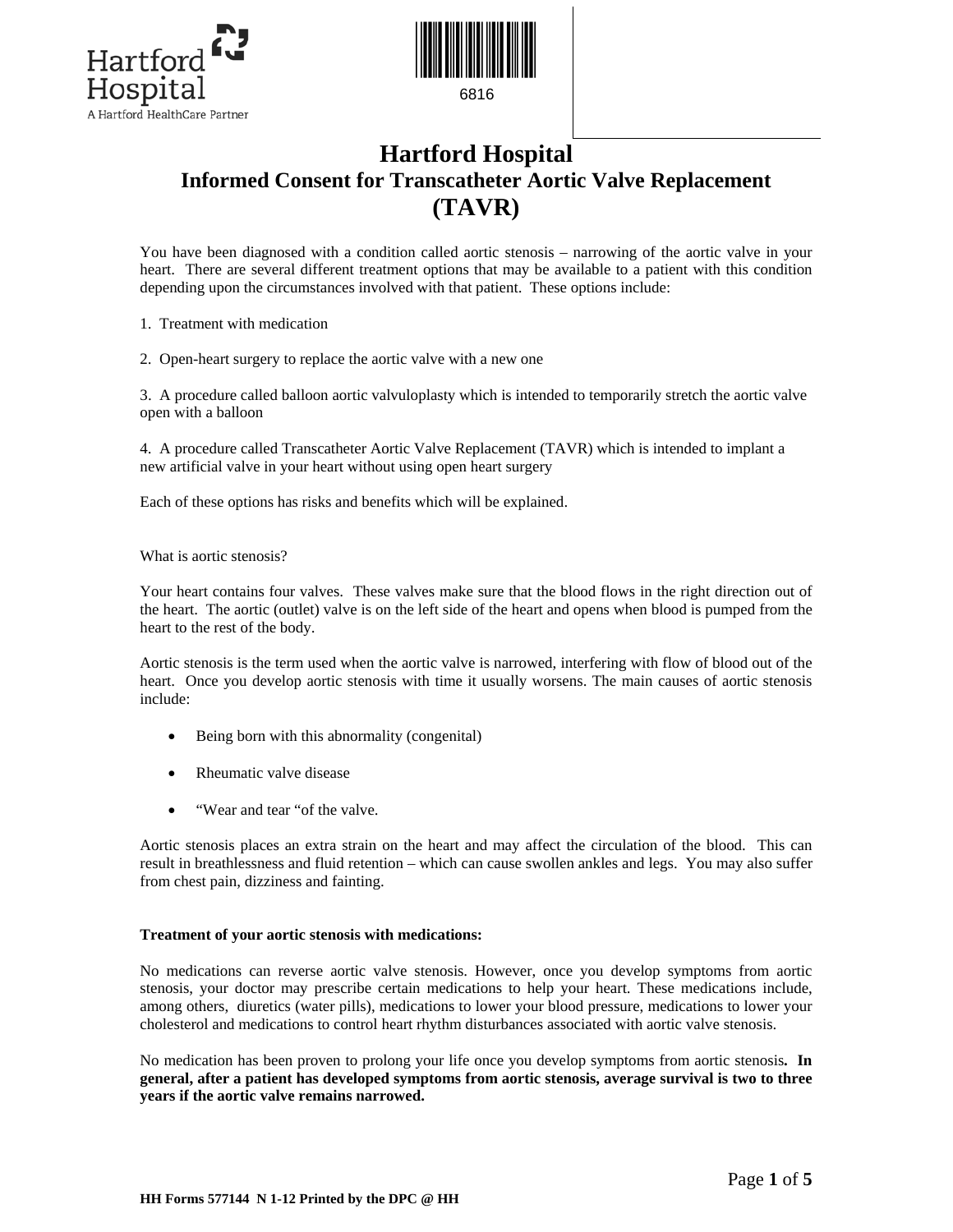



## **Treatment of your aortic stenosis with open heart surgery:**

In patients with symptomatic aortic stenosis, open heart surgery to repair or replace your narrowed aortic valve is considered conventional (standard) treatment. In most patients, open heart surgery for aortic stenosis has been shown to relieve symptoms and to prolong the patient's life.

Due to your overall medical condition, however, your cardiologist and cardiac surgeon have determined that you are a high-risk candidate for standard open-heart surgery. Specifically, your cardiologist and cardiac surgeon believe that you have **at least a 50% (1 in 2)** risk of death or serious complications if you were to have your valve replaced through a conventional open-heart procedure. Accordingly, conventional surgery is not suitable for you because of this level of risk.

# **Treatment of your aortic stenosis with balloon aortic valvuloplasty:**

In patients with severe aortic stenosis who are not considered candidates for standard open heart surgery, a procedure called balloon aortic valvuloplasty may be performed to improve your symptoms. This procedure involves stretching the narrowed valve with a balloon inserted into the heart using a catheter (thin tube). **This procedure is associated with a 3-5% risk of death, has not been shown to prolong your life, and results in only a temporary improvement in symptoms for a period of three to six months**.

# **Treatment of your aortic stenosis with Transcatheter Aortic Valve Replacement (TAVR)?**

In November 2011, the United States Food and Drug Administration approved the use of new procedure called Transcatheter Aortic Valve Replacement (TAVR) for treating patients with aortic stenosis who are not considered candidates for standard open heart surgery. In this procedure, a new valve is inserted via a catheter (a thin tube) into the heart. The new valve is made up of a stent (a stainless steel tube) and biological tissue taken from cows.

The TAVR valve is inserted into your heart from your femoral artery, the main blood vessel in your groin. Your cardiac surgeon will expose the femoral artery by making a small incision in your groin.

The TAVR procedure is carried out under general anesthesia.

After a thorough review of your medical condition, your cardiologist and cardiac surgery have determined that you are a potential candidate for the TAVR procedure. The possible risks and benefits of the TAVR procedure are discussed below.

### **How will it be determined if I am a candidate for the TAVR procedure?**

All patients must undergo a series of screening tests to determine if they are eligible for the TAVR procedure.

These tests include:

- A routine physical examination
- An ECG (a recording of your heart rhythm)
- Routine blood tests
- A transthoracic echocardiogram- an ultrasound of your heart.

If the pictures obtained by transthoracic echocardiogram are of poor quality, it may be necessary to perform another procedure called a transesophageal echocardiogram. This procedure involves temporarily inserting a small ultrasound probe which obtains pictures of your heart from the inside of your esophagus (the tube that leads from your mouth to your stomach).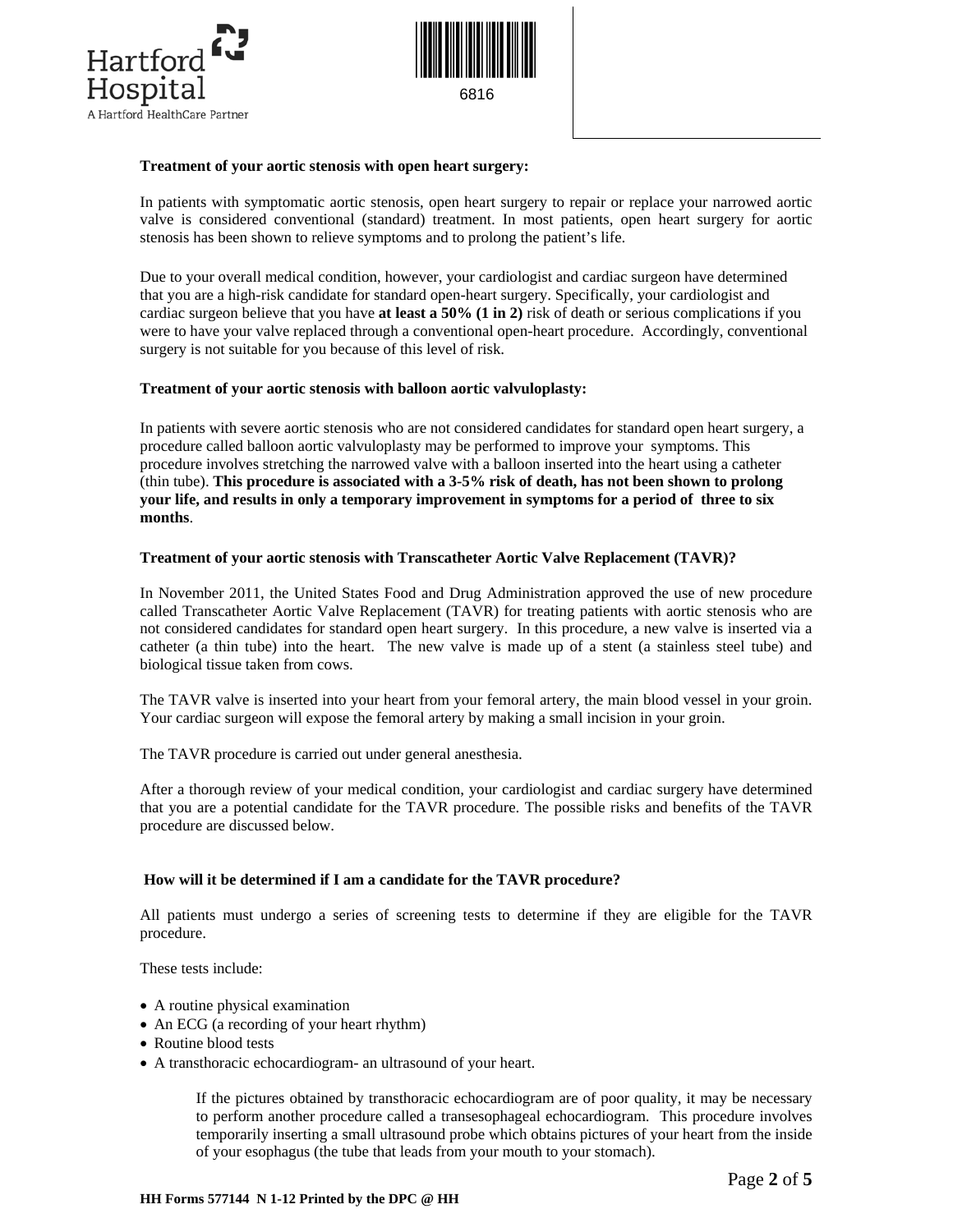



• A cardiac catheterization. This procedure involves inserting catheters into your femoral artery and femoral vein to directly measure the narrowing of your aortic valve and to inject X-ray dye into your heart arteries to see if you have any coronary blockages. This procedure involves staying in the hospital usually overnight.

• Computerized tomography (CT scan) of your chest and abdomen. This involves an injection of X-ray dye into an intravenous placed in your arm.

Some patients may require additional screening tests which include:

- Lung function tests which involve breathing into a tube to measure your lung capacity.
- An ultrasound of the arteries of your neck.
- An X-ray of your teeth to see if there is any infection in your mouth.
- Magnetic Resonance Imaging (MRI) scans of your chest and/or legs.

# **What happens during the TAVR procedure?**

Immediately before the procedure, a cannula (a small tube) will be inserted into an artery in your wrist to allow us to closely monitor your blood pressure. After you are anesthetized, you will have a second cannula inserted into a vein in your neck to allow us to monitor you and to give you medication and/or fluids easily. You will also have a urinary catheter inserted into your bladder so that you can pass urine freely into a bag.

The TAVR procedure will be performed in the operating room under general anesthesia by a team of physicians including cardiac surgeons, cardiologists and anesthesiologist. Special X-rays using a contrast dye and transesophageal echocardiography (a small ultrasound probe which obtains pictures of your heart from the inside of your esophagus) are used to guide the new valve into the correct position.

A surgeon will operate on the top of your leg to expose your femoral artery and insert a catheter into the exposed artery. The catheter has a special balloon on the end which is then inflated to stretch open your narrowed aortic valve. Next, the new TAVR valve will be carefully compressed and mounted onto a second balloon delivery catheter, using a specially designed device. The mounted valve will be inserted through the femoral artery into your narrowed aortic valve where the balloon is used to expand and implant the new valve after it is properly positioned. The balloon is then deflated and removed and the surgeon repairs the puncture site in your groin.

We will speed your heart rate up to 200 beats per minute using a temporary pacing wire. This wire is put in through a vein in your groin and passed through the vein to your heart. An electrical impulse is then passed through the wire in order to speed up your heart rate for only a few seconds. This reduces the blood pressure and motion of the heart, which makes the TAVR valve positioning procedure easier. When the new valve is in place, the pacing is stopped and your heart rate will return to normal. The pacing wire is then removed immediately or a later time, depending on the decision of the surgeon.

The whole procedure takes 1-3 hours.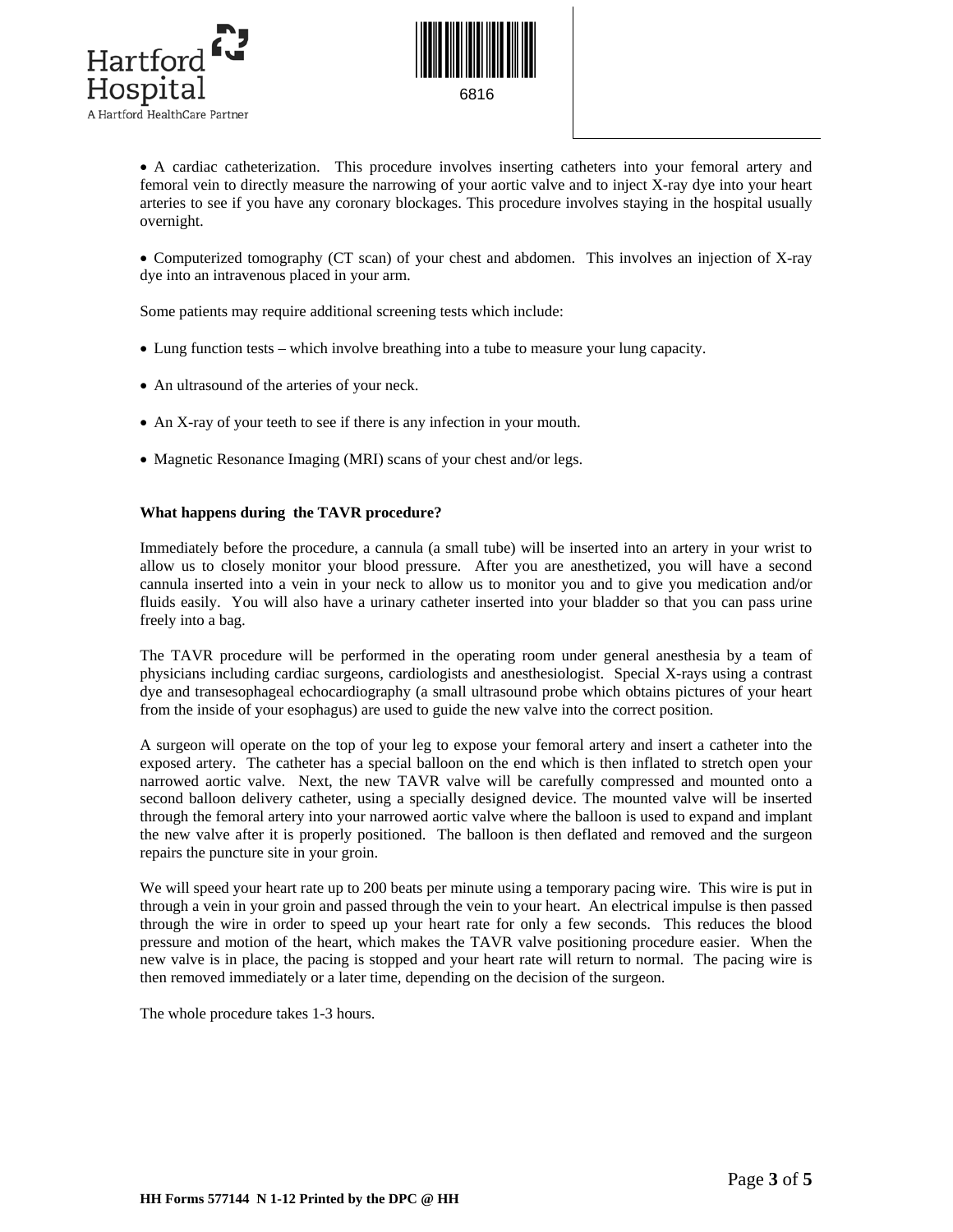



# **What happens after the TAVR procedure?**

You will go to the Surgical Intensive Care Unit so that you can be closely monitored. You will have your breathing tube removed first and then the tubes in your neck, wrist and chest as soon as you are medically stable. You will stay in the intensive care unit area until you are ready to be moved to regular hospital bed.

After the procedure, your doctor will ask you to take Aspirin and Clopidogrel (a blood thinning tablet). Your cardiologist or cardiac surgeon will tell you for how long you will need to take the tablets; it may be for the rest of your life.

You will have the following tests after the procedure while you are still in the hospital:

- A chest X-ray
- A urine analysis
- Routine blood tests
- An electrocardiogram (ECG)
- A transthorcaic echocardiogram.

# **How will I be followed up?**

We will ask you to come back to the hospital six weeks later for a physical examination. You may need further tests; for example, another echocardiogram, ECG or chest X-ray.

Assuming you are doing well, we will then see you only once every 6-12 months to keep an eye on your condition.

### **What are the potential benefits of the TAVR procedure?**

Treatment with the new TAVR valve may give you both short and long term relief of your symptoms. It may give you normal aortic valve function and improve your overall heart function. This could potentially increase your life expectancy and your quality of life.

### **What are the potential risks of the TAVR procedure?**

It is important to remember that aortic stenosis is a serious condition. Without treatment, there is a high risk of progressive symptoms and death. Your cardiologist and cardiac surgeon will carefully consider the risks and benefits and then talk about them with you.

The risks associated with transcatheter aortic valve implantation include:

### **Major risks**

- Death (7-10%)
- Stroke  $(2-5%)$
- Bleeding or damage to the groin artery, needing blood transfusion or surgery (5%)
- Heart attack (less than 2%)
- Kidney failure (2-5%)

 If you already have kidney failure, the dye that is used during the X-rays may cause additional kidney damage and require dialysis. To prevent this from happening, your doctor will continually monitor the amount of dye you are given.

• Emergent cardiac surgery (5%)

 In extreme cases where placement of the TAVR valve is suboptimal or where the procedure results in worsening of your heart function, it may be necessary to carry out immediate emergent open-heart surgery to replace the aortic valve. The surgical team and all the emergency equipment will be immediately available. The cardiopulmonary (heart and lung) bypass machine will be used to take over the circulation of your blood during the operation. The risks of cardiopulmonary bypass include a stroke and getting an infection in the groin incision.